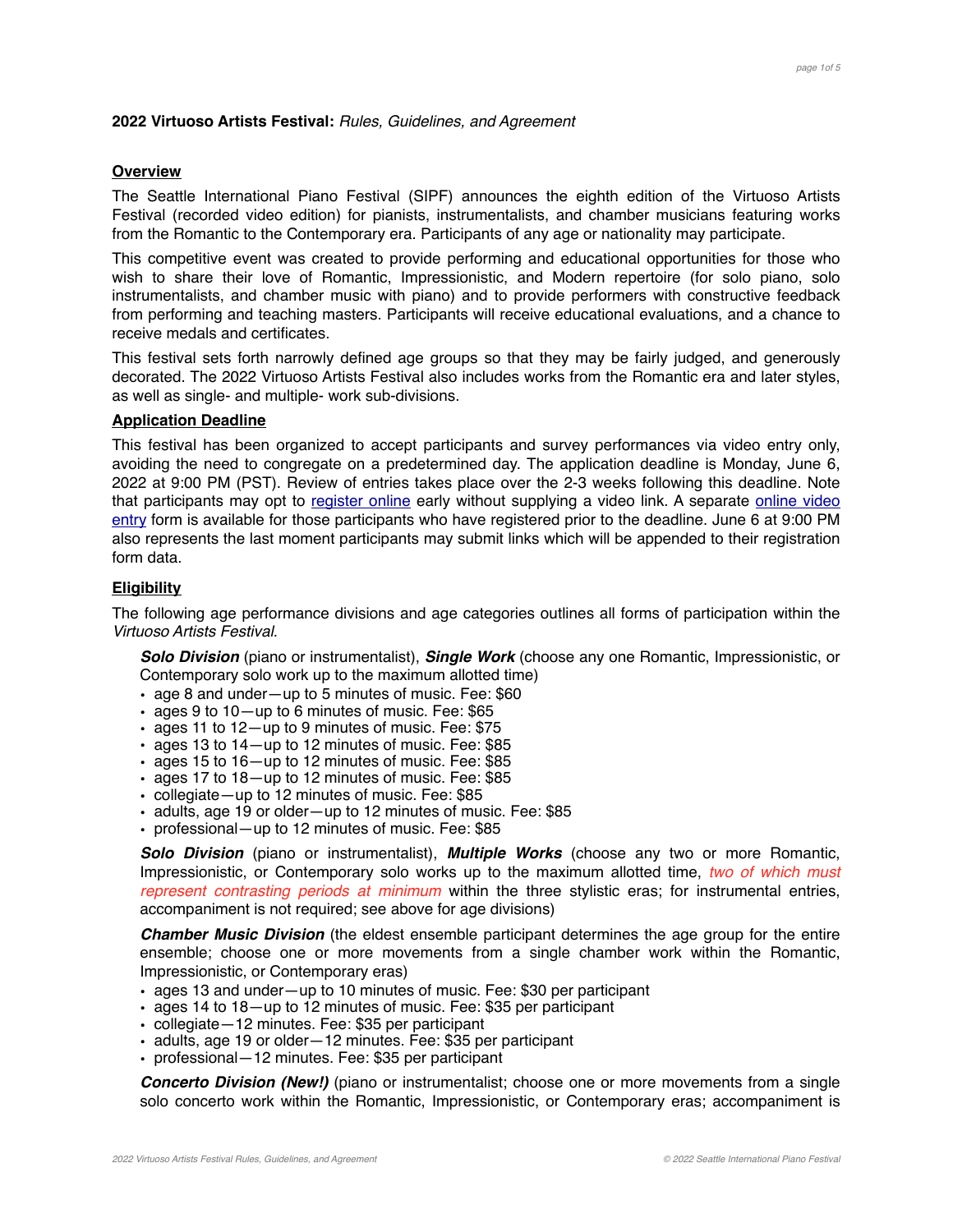not required; see above for age divisions; this division will be subdivided into piano entries and nonpiano entries; one complete movement, or multiple movements not to exceed 15 minutes in total length; solo excerpts without tutti are permissible).

- ages 13 and under. Fee: \$85
- ages 14 to 18. Fee: \$85
- collegiate. Fee: \$85
- adults, age 19 or older. Fee: \$85
- professional. Fee: \$85

To qualify within a given age category, participants must be the defined age as of June 6, 2022. There is no set limit regarding the number of students that a single teacher may submit. Likewise, teachers are in no way required to provide any volunteer assistance or pay any fee in order to submit students. Participants may apply multiple times if they wish to compete in more than one division.

For the purposes of division definition, *Chamber Music* includes works for one piano with strings, woodwinds, or brass written for two (minimum) to five (maximum) players. Literature for two or three pianists at one piano (four- or six-hands) or two pianos is also included within the definition of *Chamber Music*. The eldest member determines the age division for the entire participating ensemble. In the case of music for piano four-hands, pieces must be original compositions for this configuration, rather than transcriptions or arrangements (this excludes works such as Brahms' string quartets arranged for piano, 4-hands). Likewise, arrangements from the solo concerto repertoire, or other soloist-with-orchestra genres are not considered 'Chamber Music.'

# **Repertoire**

Participants are free to select any work or works for participation in the *Solo* or *Chamber Music* divisions that are conventionally considered within the romantic, impressionistic, and contemporary era. The SIPF advisory board reserves the right to refuse any selections that may challenge the prevailingly understood boundaries of these style periods. If you have concerns or questions regarding your repertoire selection, you may write with the subject heading "Repertoire Ruling" to info@seattlepianocompetition.org. Please allow 3-5 days for a response.

Works performed must be complete movements (no cuts or excerpts allowed). Examples include the entire first movement of Schumann's *Sonata in G minor, Op. 22*, or all variations of Brahms' entire set, *Variations on an Original theme, Op. 21, No. 1*. Miniatures, including études, scherzi, dances, and the like, may be chosen singly, completely, or among a subset of selected favorites and need not be presented entirely in their cyclic form. Multiple movements/miniatures/selections chosen from the same superset are considered "single works" for the purpose of subdividing performance divisions. Examples include multiple movements from Schumann's *Kinderszenen*, Op.15, or two movements from Chopin's Sonata in B minor, Op.58. Portions of movements or indivisible collections, such as only the Prelude of a Prelude and Fugue by Mendelssohn, or the exposition section of the sonata by Samuel Barber, are not acceptable. Solo participants can perform more than one work. All solo division participants will be divided into the single work or multiple work sub-groups. However, *multiple work performers must choose from at least two contrasting style periods* within Romantic, Impressionistic, or Contemporary styles. All chosen works regardless of participation group must collectively fit within the allotted time of the respective participant's division and age group. Failure to select repertoire that fits within the time limit allotted one's age category may jeopardize eligibility to participate. Concerti are admissible for the 2022 Virtuoso Artists Festival within the Concerto Division.

All solo entries (both piano and instrumental) must be performed by memory. Adults, age 19 and over are exempt from performing by memory.

## **Applications**

Applications are only available online for completion at [http://www.seattlepianocompetition.org/nw](http://www.seattlepianocompetition.org/nw-festivals/application/virtuoso-online-form/)[festivals/application/virtuoso-online-form/.](http://www.seattlepianocompetition.org/nw-festivals/application/virtuoso-online-form/) In order to be considered for participation, applications must be filled out correctly and completely and electronic payment successfully made with a valid credit card. Incomplete applications are unacceptable. If an incomplete application requires amendment, a \$10 additional fee may be assessed. Note that participants may opt to register online early without supplying a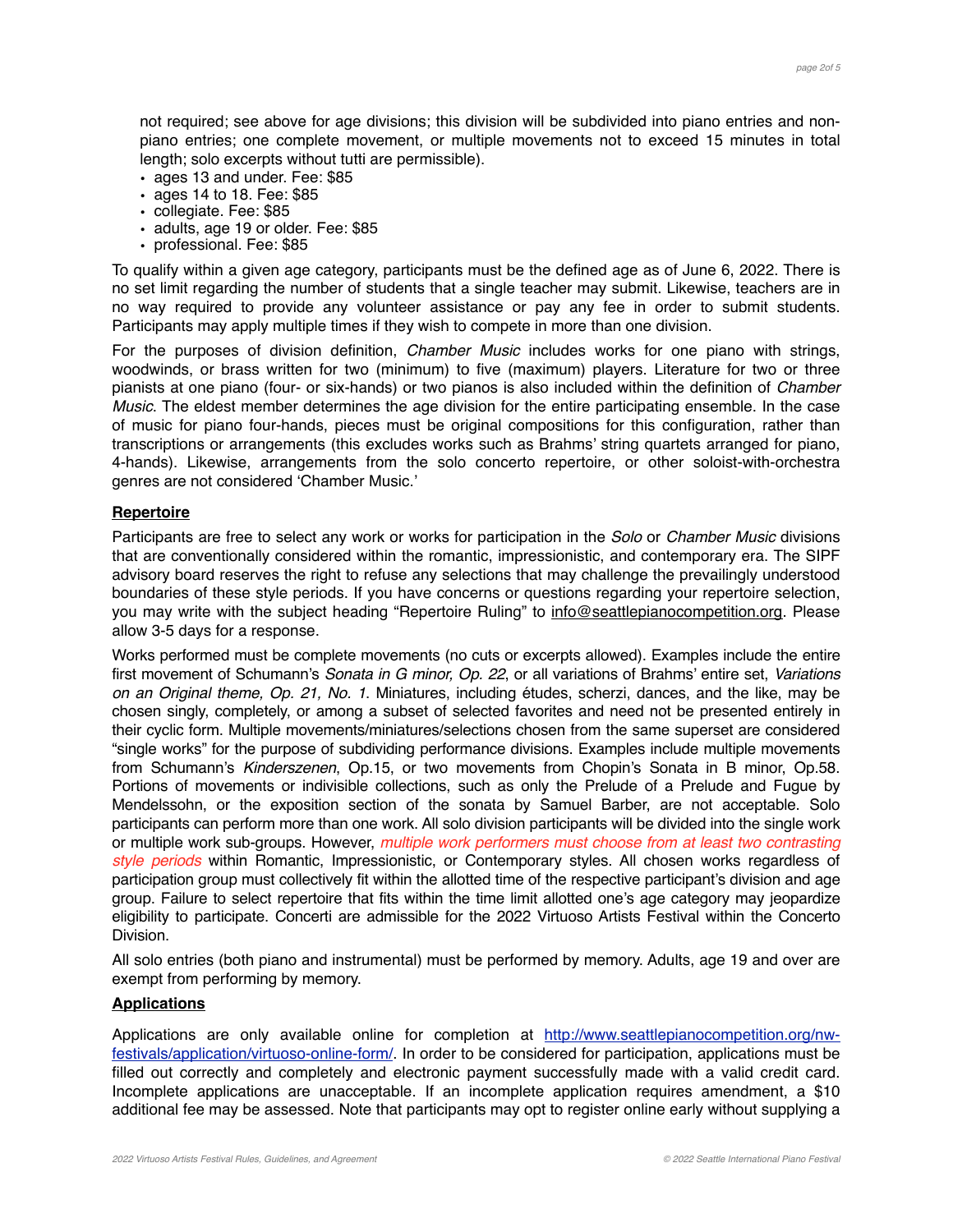video link. A separate [online video entry](https://www.seattlepianocompetition.org/2022-virtuoso-artists-festival-video-recording-submittal/) form is available for those participants who have registered prior to the deadline. June 6 at 9:00 PM also represents the last moment participants may submit links which will be appended to their registration form data. Please refer frequently to the SIPF website for updates, errata, adjudicator information, as well as results.

The application process begins now and closes *Monday, June 6 at 9:00 pm Pacific Standard Time*.

All entry fees are nonrefundable.

## **Video Submission**

All participants must submit publicly accessible videos via YouTube link (may be attached to the application, or entered later on this [alternate video submission form\)](https://www.seattlepianocompetition.org/2022-virtuoso-artists-festival-video-recording-submittal/). The SIPF takes no responsibility for videos that have permissions set to limit viewership or are published through any other video sharing platform (vimeo, etc). Ensure that your video is viewable by a third party, even if you choose to make them unlisted.

Participants are free to submit up to three separate video links when applying for the multiple works subdivision (all works are not required to be on the same video link). *The first link must contain a brief introduction by the performer stating his or her name for verification purposes* (a first name that matches the application entry will suffice). This introduction may be attached to the first performance, or included as a wholly separate link.

Submit a recorded video between now and Thursday, June 6 at 9:00 pm via our [online submission form](https://www.seattlepianocompetition.org/2022-virtuoso-artists-festival-video-recording-submittal/). Record your selection as many times as you would like.

Recordings must conform to the following standards and procedures:

- Recordings must consist of unedited, uninterrupted video footage of the participant from a single camera angle with coverage of the performer's hands and face at all times (one track per single movement; separate tracks for multiple pieces or movements is permissible; merging audio from a separate recording device is permissible).
- Recordings must begin with the participant stating his or her name in a clear voice.
- Recordings must be cued to begin within five seconds after the performer identifies him or herself (a first name that matches the application entry will suffice).
- Recordings must feature the work with which the participant originally entered on the application form.
- Recordings must be uploaded to YouTube and set for unlisted or public access (no private listings requiring permissions).

The entry form will accept your links. Enter the performer's name exactly like you entered in the original competition entry form. The form will go offline when the deadline lapses. Please ensure you receive an automated confirmation message within minutes of your entry. Failure to receive a message indicates a transmission issue or incomplete submission. If you don't get a confirmation immediately, write to info@seattlepianocompetition.org

## **Music Scores**

No scores are required. The entire process is adjudicated solely from video performance.

## **Prizes and Results**

Results of the review will be published in a special announcement following the conclusion of the review process. Allow 2-3 weeks from the deadline for results to be gathered and published.

Within each category, any number of gold, silver, and bronze medalists, and honorable mentions will be awarded. The judges also reserve the right to add other awards of note, such as "special promising talent", "best performance of a work by a particular composer" and other similar awards, and reserve the right to split or tie top medalist awards. Among the prizes are medals and certificates. Note that the SIPF advisory board reserves the right to divide exceptionally large groups of participants within the *solo division* into smaller ones according to any method. All participants receive certificates of completion.

Each participant, his/her family, friends, and guests, and each teacher/coach must accept any juror's decision as final and unappealable. Attendees of the festival may not approach, engage with, or debate any aspect of the decision or his or her commentary with any juror, both before and after the performance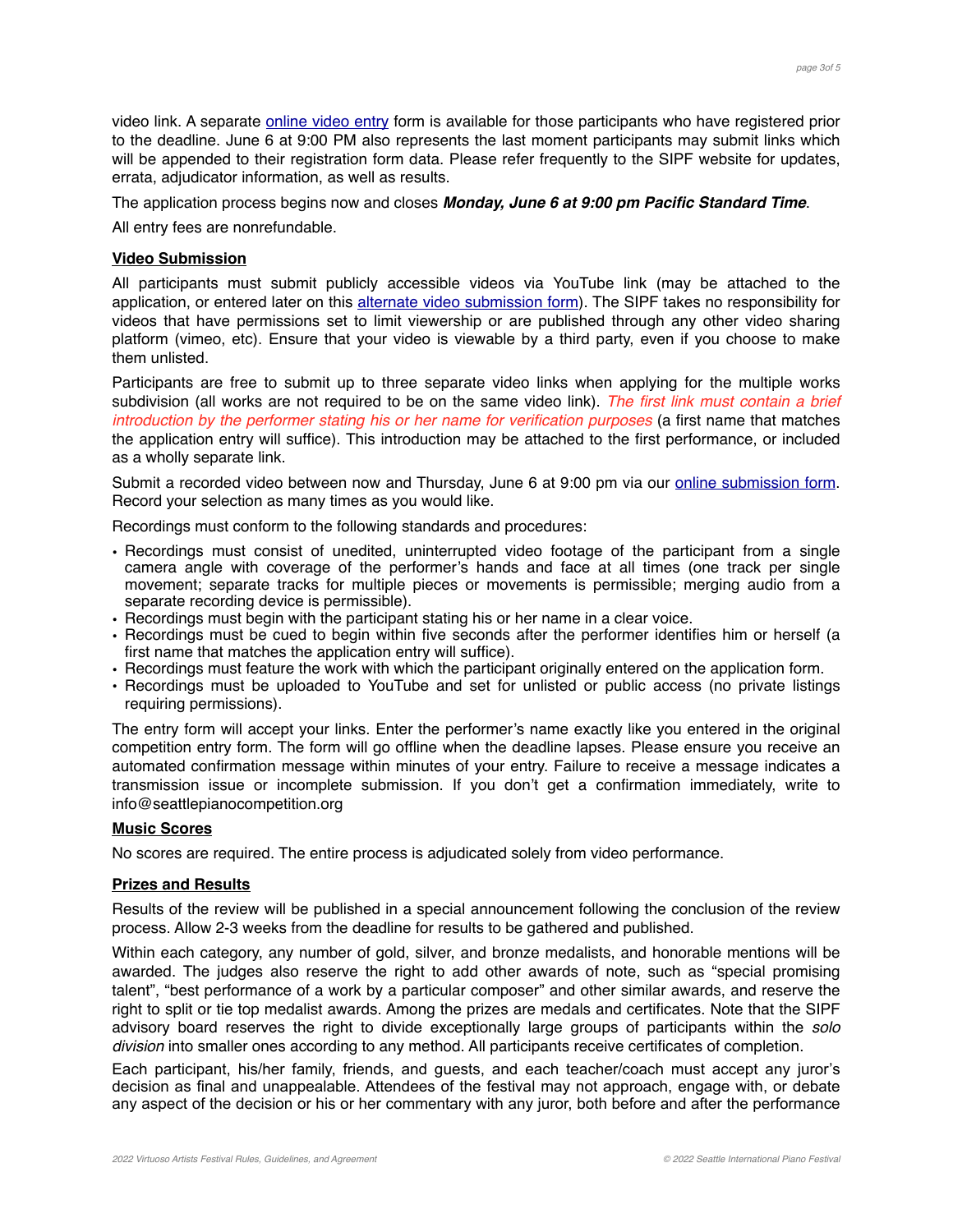event. Participants must furthermore treat the SIPF volunteers and organizers with respect, and may not debate or question results or commentary. Failure to adhere to this rule may permanently disbar the participant and/or all students of a participant's teacher from future such festivals and competitions. Contacting an adjudicator directly is strictly prohibited.

Any words of appreciation, complaints, comments, or suggestions may be submitted in written form and mailed to: SIPF, PO Box 3035, Issaquah, WA 98027-0136.

All results are final and unappealable.

# **Distribution of Awards**

Local area participants whose instructors reside in King County (in the case of multiple entrants from a single teacher) or participants who reside in King County (in the case of a unique application from a single teacher or participant currently not working with a teacher) may pick up their awards at a time and place to be announced after the conclusion of the adjudication process. Please allow 4 weeks time after the completion of adjudication. After awards materials and comments are ready for distribution, the organizers will contact participants on how to arrange a pick up. Please do not contact any local area music stores regarding pick-up of festival materials. Participants outside of the driving range will have materials couriered directly to his or her teacher (or directly to the participant in cases of individual participation or a participant without a current teacher). The SIPF reserves the right to assess an additional fee for international delivery (approximately \$14.50 USD). Without an additional international delivery fee, materials will not be distributed.

# **Application Checklist**

Before filling out the application:

- Read all rules, guidelines, and agreement found on the following page thoroughly
- □ Understand and identify the appropriate division (solo single work, solo multiple works, chamber music, or grand prix) and age category (participants must be of given age on June 6, 2022)
- Ensure that the participant's instructor (if applicable) is aware of one's intent to participate, and obtain his or her verbal or written consent
- $\Box$  Collect the information of the selection(s) one wishes to perform (with complete title, composer first and last name, movement title or tempo indication, opus or catalogue numbers when available, and accurate timing in minutes and seconds)
- Note one's fee according to the division and age category and have a valid credit card ready to make payment at the end of the application process
- Prepare a video presentation, up to 3 links, for upload to YouTube (if applying before July 6, you needn't include your performance links — these may be entered later on [this form\)](https://www.seattlepianocompetition.org/2022-virtuoso-artists-festival-video-recording-submittal/)